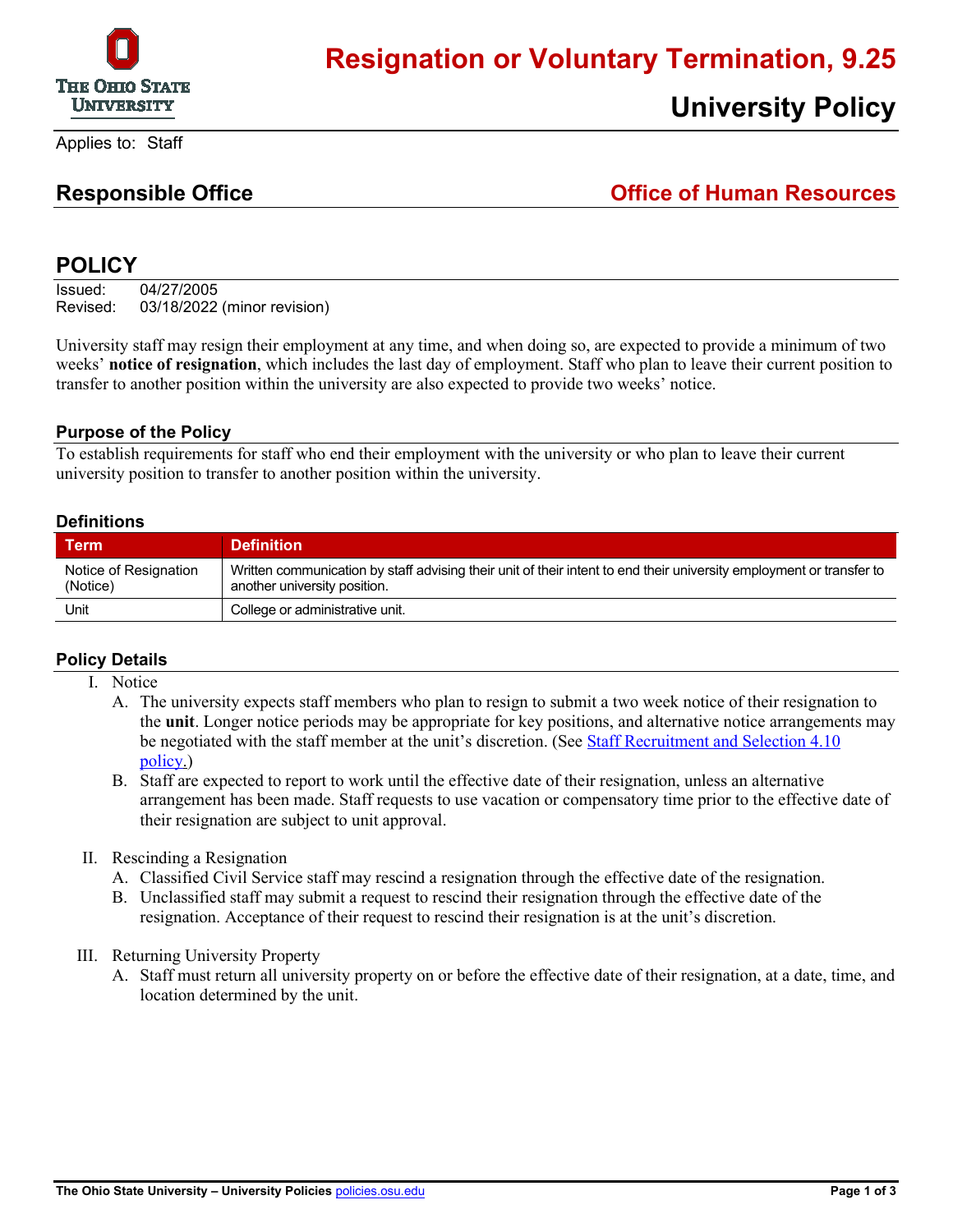

Applies to: Staff

### **PROCEDURE**

Issued: 04/27/2005 Revised: 03/18/2022 (minor revision)

- I. Providing Notice
	- A. Staff ending university employment should provide at least two weeks' notice of their resignation via Workday.
	- B. Staff transferring to another university unit should provide at least two weeks' notice of their resignation to their supervisor.
	- C. Staff holding multiple university positions should provide at least two weeks' notice of their resignation to their supervisor for each position from which they are resigning.
	- D. Staff who are unable to provide two weeks' notice should consult with their supervisor and/or their Human Resources Business Partner.
- II. Reporting to Work
	- A. Unless the unit approves a reporting alternative, a staff member who submits notice of resignation must report to work through and including the effective date of their resignation. Failure of a staff member to do so may result in a determination that they have abandoned their position, and/or could subject them to corrective action, up to and including immediate termination from their position.
- III. Rescinding a Resignation
	- A. Classified Civil Service staff may rescind their resignation in writing through and including the effective date of their resignation.
	- B. Unclassified staff may submit a written request to rescind their resignation. The request must be submitted through and including the effective date of their resignation. Although the unit has discretion to accept or reject an unclassified staff member's request to rescind their resignation, when a unit receives a request to rescind a resignation, the unit should consult with Employee and Labor Relations prior to accepting or rejecting the request.
- IV. Returning University Property
	- A. Staff who resign from university employment must, on or before the effective date of their resignation, return all university property at a date, time, and location determined by the unit.
	- B. University property includes, but is not limited to:
		- 1. Keys and any other access control devices to buildings, rooms, vehicles, etc.;
		- 2. Buck ID and any other university-issued ID badges; and
		- 3. Laptops and other electronic equipment.

| <b>Position or Office</b>              | <b>Responsibilities</b>                                                                                                                                                                                                                                                                                                                                                                                                                                                                                                |
|----------------------------------------|------------------------------------------------------------------------------------------------------------------------------------------------------------------------------------------------------------------------------------------------------------------------------------------------------------------------------------------------------------------------------------------------------------------------------------------------------------------------------------------------------------------------|
| Employee and Labor<br><b>Relations</b> | Advise units on interpretation and implementation of this policy.                                                                                                                                                                                                                                                                                                                                                                                                                                                      |
| Staff                                  | 1. Provide notice of resignation from position as set forth in the policy.<br>2. Report to work through and including effective date of resignation unless alternative arrangement has<br>been made.<br>3. Return all university property at the date, time, and location determined by unit.<br>4. Rescind resignation, if desired, as set forth in this policy.                                                                                                                                                      |
| Unit                                   | 1. Negotiate alternative notice arrangements with individual staff members, if desired.<br>2. Provide resigning staff member with a date, time, and location to return university property.<br>3. Accept a Classified Civil Service staff member's rescission of their resignation if submitted in writing<br>prior to, or on, the resignation effective date.<br>4. Consult with Employee and Labor Relations prior to accepting or rejecting an unclassified staff<br>member's request to rescind their resignation. |

#### **Responsibilities**